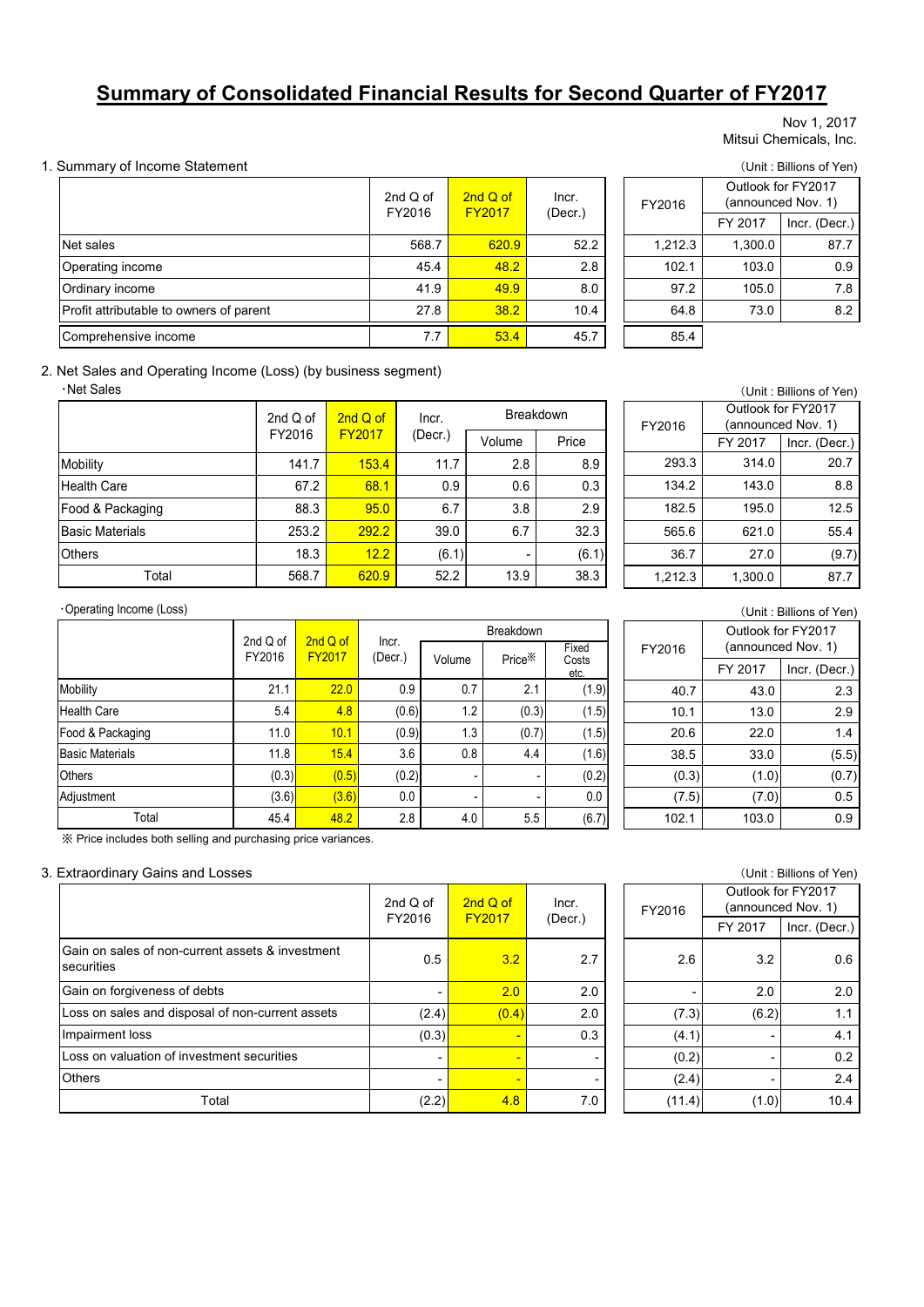#### 4. Summary of Balance Sheet

(Unit : Billions of Yen)

|                         |                           | Assets                            |                  |                                  | Liabilities and Net assets |                            |                  |  |
|-------------------------|---------------------------|-----------------------------------|------------------|----------------------------------|----------------------------|----------------------------|------------------|--|
|                         | As of<br>Mar. 31,<br>2017 | As of<br><b>Sept. 30,</b><br>2017 | Incr.<br>(Decr.) |                                  | As of<br>Mar. 31,<br>2017  | As of<br>Sept. 30,<br>2017 | Incr.<br>(Decr.) |  |
| Current assets          | 678.9                     | 692.4                             | 13.5             | Interest-bearing liabilities     | 439.9                      | 438.0                      | (1.9)            |  |
| Tangible fixed assets   | 409.4                     | 416.0                             | 6.6              | <b>Other liabilities</b>         | 371.0                      | 369.1                      | (1.9)            |  |
| Intangible fixed assets | 35.2                      | 36.5                              | 1.3 <sub>1</sub> | Shareholders' equity             | 449.7                      | 486.1                      | 36.4             |  |
| Investments and others  | 202.0                     | 214.8                             | 12.8             | Non-controlling interests        | 64.9                       | 66.5                       | 1.6              |  |
| Total assets            | 1,325.5                   | 1.359.7                           | 34.2             | Total liabilities and net assets | 1,325.5                    | 1,359.7                    | 34.2             |  |
| Inventories 1           | 247.5                     | 259.1                             | 11.6             | 「Net D/E Ratio]                  | 0.79                       | 0.70                       | (0.09)           |  |

#### 5. Summary of Cash Flow (Unit : Billions of Yen)

Cash flows from financing activities **Others** Net incr.(decr.) in cash and cash equivalents 2nd Q of FY2017 Incr. (Decr.) Cash flows from operating activities Cash flows from investing activities *Free cash flows* Cash and cash equivalents at the end of period 2nd Q of FY2016

| d of<br>016 | 2nd Q of<br><b>FY2017</b> | Incr.<br>(Decr.) | FY2016  |               | Outlook for FY2017<br>(announced Nov. 1) |
|-------------|---------------------------|------------------|---------|---------------|------------------------------------------|
|             |                           |                  | FY 2017 | Incr. (Decr.) |                                          |
| 67.5        | 49.1                      | (18.4)           | 100.4   | 101.0         | 0.6                                      |
| (20.6)      | (21.0)                    | (0.4)            | (47.4)  | (80.0)        | (32.6)                                   |
| 46.9        | 28.1                      | (18.8)           | 53.0    | 21.0          | (32.0)                                   |
| (22.3)      | (16.6)                    | 5.7              | (47.6)  | (21.0)        | 26.6                                     |
| (3.4)       | (0.5)                     | 2.9              | (0.7)   | ٠             | 0.7                                      |
| 21.2        | 11.0                      | (10.2)           | 4.7     | 0.0           | (4.7)                                    |
| 99.4        | 93.9                      | (5.5)            | 82.9    |               |                                          |

#### 6. Accounting Fundamentals

|                                 |              |        | $2nd$ Q of<br>2nd Q of<br>FY2016<br><b>FY2017</b><br>(Decr.) | Incr.  |  |        | Outlook for FY2017<br>(announced Nov. 1) |               |
|---------------------------------|--------------|--------|--------------------------------------------------------------|--------|--|--------|------------------------------------------|---------------|
|                                 |              |        |                                                              |        |  |        | FY 2017                                  | Incr. (Decr.) |
| R & D expenses                  | ¥Billions    | 14.8   | 16.2                                                         | 1.4    |  | 30.8   | 35.0                                     | 4.2           |
| Depreciation & amortization     | ¥ Billions   | 21.5   | 22.1                                                         | 0.6    |  | 44.1   | 46.0                                     | 1.9           |
| Capital expenditures            | ¥ Billions   | 18.7   | 27.0                                                         | 8.3    |  | 45.4   | 74.0                                     | 28.6          |
| Financing incomes & expenses    | $4$ Billions | (1.1)  | (0.7)                                                        | 0.4    |  | (2.1)  | (2.5)                                    | (0.4)         |
| Interest-bearing liabilities    | ¥ Billions   | 455.2  | 438.0                                                        | (17.2) |  | 439.9  | 445.0                                    | 5.1           |
| Net D/E Ratio                   |              | 0.92   | 0.70                                                         | (0.22) |  | 0.79   | 0.70                                     | (0.09)        |
| Number of employees             | person       | 13,487 | 13,521                                                       | 34     |  | 13,423 | 13,600                                   | 177           |
| Exchange rate                   | Yen / US\$   | 105    | 111                                                          | 6      |  | 108    | 111                                      | 3             |
| Domestic standard naphtha price | Yen / KL     | 31,450 | 37,800                                                       | 6,350  |  | 34,700 | 39,900                                   | 5,200         |
| Number of group companies       | company      | 132    | 130                                                          | (2)    |  | 131    | 131                                      |               |

7. Dividends

|                        |       | Annual Dividends per Share (yen) |       |                     |        |  |  |  |  |
|------------------------|-------|----------------------------------|-------|---------------------|--------|--|--|--|--|
|                        | 1st Q | Interim<br>(2nd Q)               | 3rd Q | Year-end<br>(4th Q) | Annual |  |  |  |  |
| FY2016 Result          |       | 5.00                             |       | 9.00                | 14.00  |  |  |  |  |
| <b>IFY2017 Outlook</b> |       | 9.00                             |       | 40.00               | ٠      |  |  |  |  |

Note: FY2017 outlook is calculated based on the number of shares after the 5-to-1 share consolidation, which was conducted on October 1, 2017. Without the consideration of the share consolidation, FY2017's year-end dividend is expected to be 8 yen per share, and the annual dividend is expected to be 17 yen per share. FY2016's year-end dividend is comprised by a 7 yen regular dividend and a 2 yen memorial dividend.

#### 8. Number of shares outstanding (common stock)

|                                                                     | FY2016          | 2nd Q of<br><b>FY2017</b> |                                |
|---------------------------------------------------------------------|-----------------|---------------------------|--------------------------------|
| Number of shares outstanding at term-end (including treasury stock) | 204,404,015     | 204,454,615               |                                |
| Number of shares of treasury stock at term-end                      | 4,336,714       | 4.355.424                 |                                |
| Average number of shares                                            | 200, 102, 531 * | 200,083,164               | $\frac{1}{2}$ *2nd Q of FY2016 |

Note: The Group conducted 5-to-1 share consolidation on October 1, 2017. "Number of shares outstanding at term-end (including treasury stock)", "Number of shares of treasury stock at term-end" and "Average number of shares" are calculated assuming 5-to-1 share consolidation was conducted in the beginning of the previous year.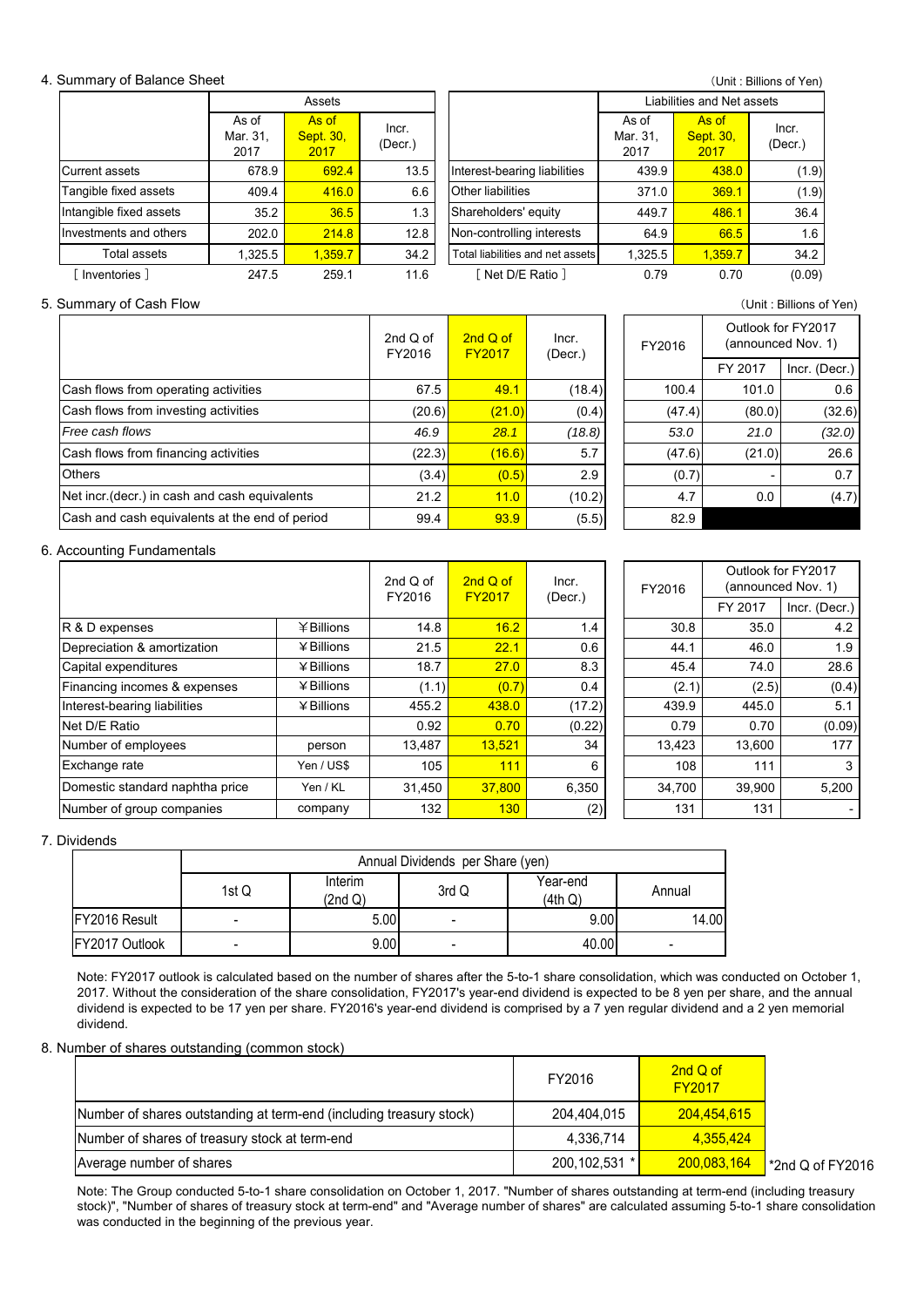# **1. Operating Results**

# **(1) Overview**

In the fiscal period under review (the six-month period from Apr 1, 2017 to Sept 30, 2017, hereinafter the "first half"), the economy of the United States and Europe enjoyed constant recovery. However, the state of geopolitical risks and government policy trends in major countries remained and careful attention was paid to fluctuations in the global economy. In Japan, the economy continued to gradually recover amid improvements in the employment and individual income.

The Mitsui Chemicals Group (hereinafter the "Group") reported the following operating results for the first half.  $\sqrt{8}$ ilions of  $\sqrt{8}$ 

| (Billions of Yen)               |                  |                         |                        |                                                   |  |  |
|---------------------------------|------------------|-------------------------|------------------------|---------------------------------------------------|--|--|
|                                 | <b>Net Sales</b> | <b>Operating Income</b> | <b>Ordinary Income</b> | <b>Profit Attributable</b><br>to Owners of Parent |  |  |
| The first half                  | 620.9            | 48.2                    | 49.9                   | 38.2                                              |  |  |
| Same period of<br>previous year | 568.7            | 45.4                    | 41.9                   | 27.8                                              |  |  |
| Change                          | 52.2             | 2.8                     | 8.0                    | 10.4                                              |  |  |
| Change (%)                      | 9.2              | 6.3                     | 19.2                   | 37.5                                              |  |  |

**Net Sales** increased 52.2 billion yen, or 9.2%, compared with the corresponding period of the previous fiscal year to 620.9 billion yen. This was mainly attributable to increase in sales prices due to the rise in naphtha and other raw materials and fuel prices, and changes in foreign exchange rates.

**Operating income** was 48.2 billion yen, an increase of 2.8 billion yen or 6.3% year on year. This result was due to healthy sales and improved terms of trade although fixed costs increased from major scheduled maintenance.

**Ordinary income** was 49.9 billion yen, increased 8.0 billion yen or 19.2% year on year. This result was due to the increase in share of profit of entities accounted for using equity method and improved foreign exchange gains and losses, in addition to increased operating income.

**Extraordinary income** was 4.8 billion yen, due to an increase in gain on sales of non-current assets and investment securities, and gain on forgiveness of debts from non-controlling interest of a liquidated subsidiary.

As a result of the aforementioned factors, **profit before income taxes** amounted to 54.7 billion yen, an increase of 15.0 billion yen, or 37.8% year on year.

**Profit attributable to owners of parent** after accounting for income taxes and non-controlling interests was 38.2 billion yen, an increase of 10.4 billion yen, or 37.5% compared with the corresponding period of the previous fiscal year. The Group conducted 5-to-1 share consolidation on October 1, 2017 and earnings per share for the period were 190.84 yen.

# **(2) Results by Business Segment**

The status of each segment during the first half is as follows.

# **Mobility**

Net sales increased 11.7 billion yen compared with the same period of the previous fiscal year to 153.4 billion yen and comprised 25% of total sales. Operating income increased 0.9 billion yen to 22.0 billion yen year on year. The increase in income was due to the effect of an increase in sales volume and the favorable trading terms.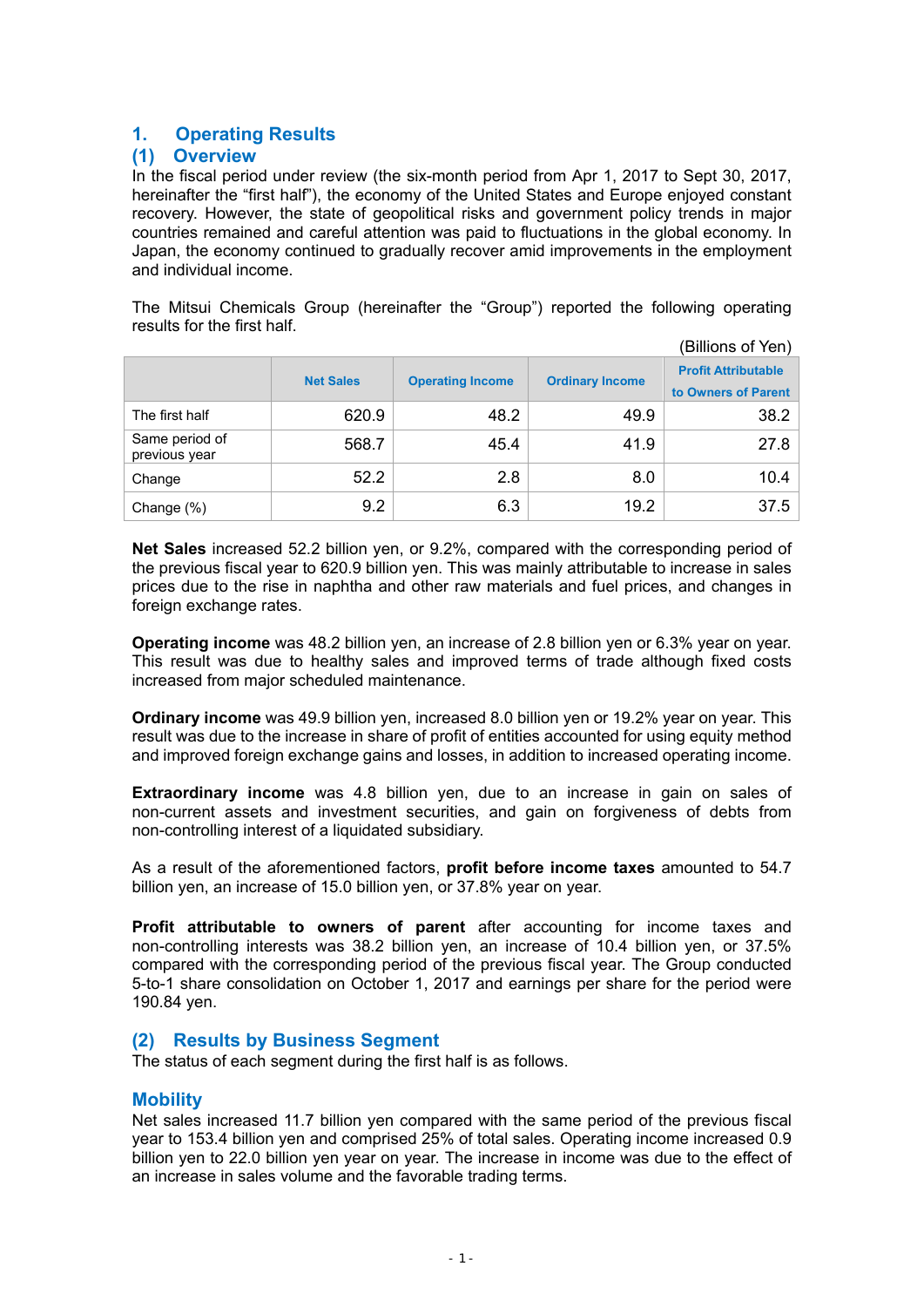In **elastomers**, which are primarily used in automotive components and as resin modifiers, business performance was affected by a weaker yen, and the Group was able to meet healthy demand.

In **performance compounds**, the Group was able to satisfy healthy demand especially in Asia, Europe and the Americas.

In **performance polymers**, which are primarily used in information communication technology (ICT)-related products, sales remained steady.

In overseas **polypropylene compound** businesses, the Group was able to meet increasing production volume of the automobile industry mainly in Asia.

### **Health Care**

Net sales increased 0.9 billion yen year on year to 68.1 billion yen and comprised 11% of total sales. On the other hand, operating income decreased 0.6 billion yen compared with the same period of the previous fiscal year to 4.8 billion yen, mainly due to the increase in raw material prices for nonwoven fabrics although vision care materials enjoyed healthy sales.

In **vision care materials**, sales of ophthalmic lens materials were healthy.

In **nonwoven fabrics**, sales of premium paper diapers remained firm, but profits were impacted by an increase in raw material prices.

In **dental materials**, although demand remained steady, sales volume decreased in comparison due in part to advanced shipment in the same period of previous fiscal year.

### **Food & Packaging**

Net sales increased 6.7 billion yen compared with the same period of the previous fiscal year to 95.0 billion yen and comprised 15% of total sales. On the other hand, operating income decreased 0.9 billion yen to 10.1 billion yen year on year, due to increases in raw material prices and fixed costs of R&D in spite of steady sales.

In **coatings & engineering materials**, although sales were healthy, profits were impacted by an increase in raw material prices.

In **performance films and sheets**, sales volume increased although profits had impacts from an increase in raw material prices.

In **agrochemicals**, although fixed costs of R&D increased, sales remained steady.

### **Basic Materials**

Net sales increased 39.0 billion yen compared with the same period of the previous fiscal year to 292.2 billion yen and accounted for 47% of total sales. Operating income increased 3.6 billion yen year on year, to 15.4 billion yen. This was mainly attributable to the effect of firm domestic demand and business structure improvement.

**Naphtha cracker** operating rates kept at high level as the same period of the previous fiscal year. Performances of **polyethylene** and **polypropylene** were firm, backed by domestic demand.

In **phenols**, the overseas market environment was severe in comparison with the same period of the previous fiscal year but the result of business structure improvement emerged.

In **purified terephthalic acid (PTA)**, conditions remained severe mainly due to market stagnation in China.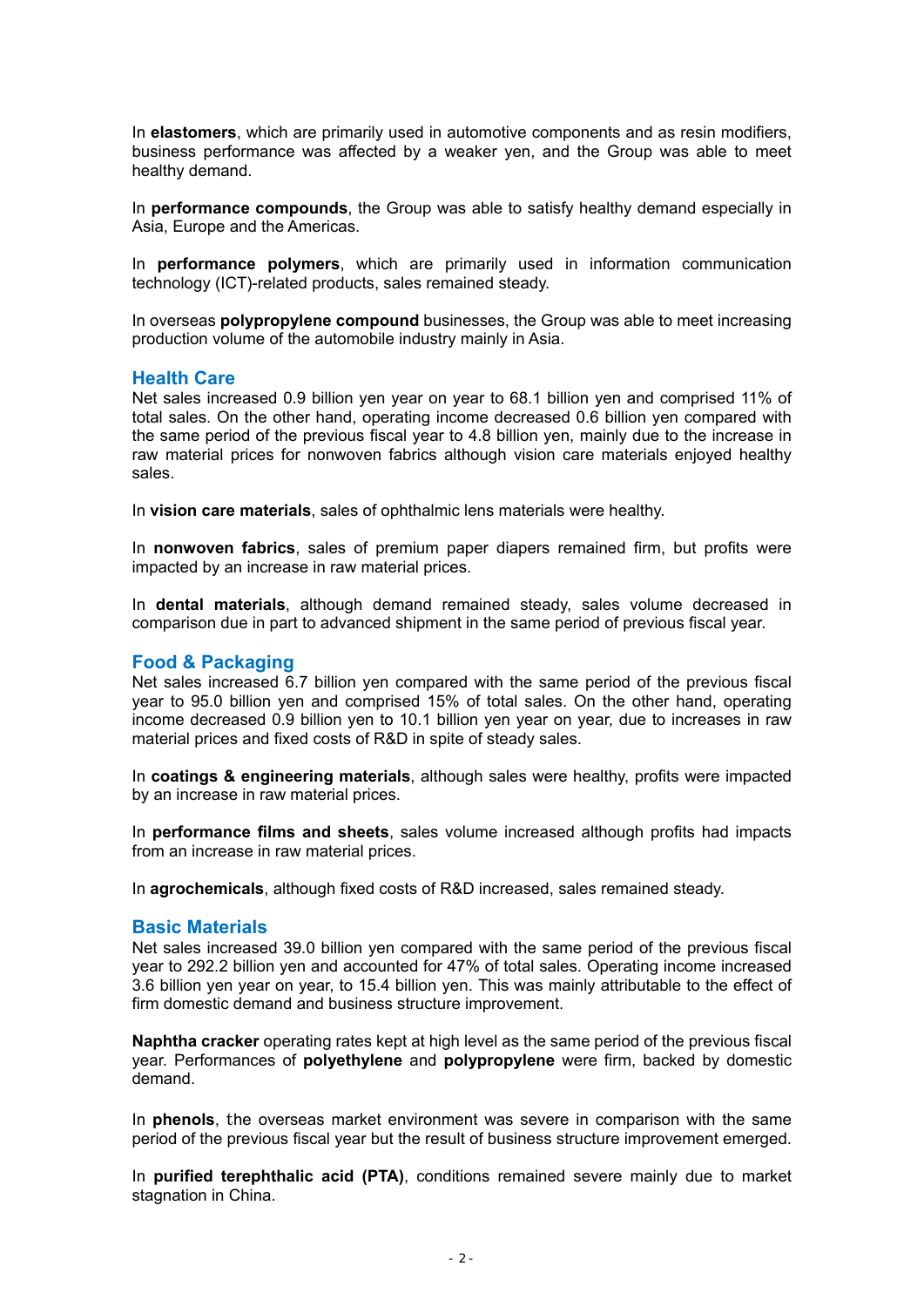# **Others**

Net sales decreased 6.1 billion yen to 12.2 billion yen, comprised 2% of total sales. Operating loss was 0.5 billion yen, a worsening of 0.2 billion yen year on year.

# **2. Financial Position**

# **(1) Status of Assets, Liabilities and Net Assets**

**Total assets** at the end of the first half stood at 1,359.7 billion yen, an increase of 34.2 billion yen compared with the end of the previous fiscal year.

**Total liabilities** at the end of the first half decreased 3.8 billion yen compared with the previous fiscal year-end to 807.1 billion yen. **Interest-bearing debt** amounted to 438.0 billion yen, a fall of 1.9 billion yen compared with the previous fiscal year-end. As a result, the interest-bearing debt ratio was 32.2%, a decrease of 1.0 percentage point.

**Net assets** totaled 552.6 billion yen, an increase of 38.0 billion yen compared with the previous fiscal year-end. The **ratio of shareholders' equity to total assets** was 35.8%, 1.9 percentage point up from the previous fiscal year-end.

Accounting for the aforementioned factors, the **net debt-equity ratio** stood at 0.70 at the end of the first half, 0.09 point down from the previous fiscal year-end.

# **(2) Cash Flow Status**

Cash and cash equivalents (hereafter called "cash") increased 11.0 billion yen to 93.9 billion yen as of the end of this fiscal year compared with the previous fiscal year-end.

### **Cash Flows from Operating Activities**

Net cash provided by operating activities decreased 18.4 billion yen to 49.1 billion yen due to worsening of working capital although profit before income taxes increased.

### **Cash Flows from Investing Activities**

Net cash used in investing activities increased 0.4 billion yen compared with the previous fiscal year to 21.0 billion yen.

### **Cash Flows from Financing Activities**

Net cash used in financing activities decreased 5.7 billion yen compared with the previous fiscal year to 16.6 billion yen due primarily to the decrease in repayments of interest-bearing debts.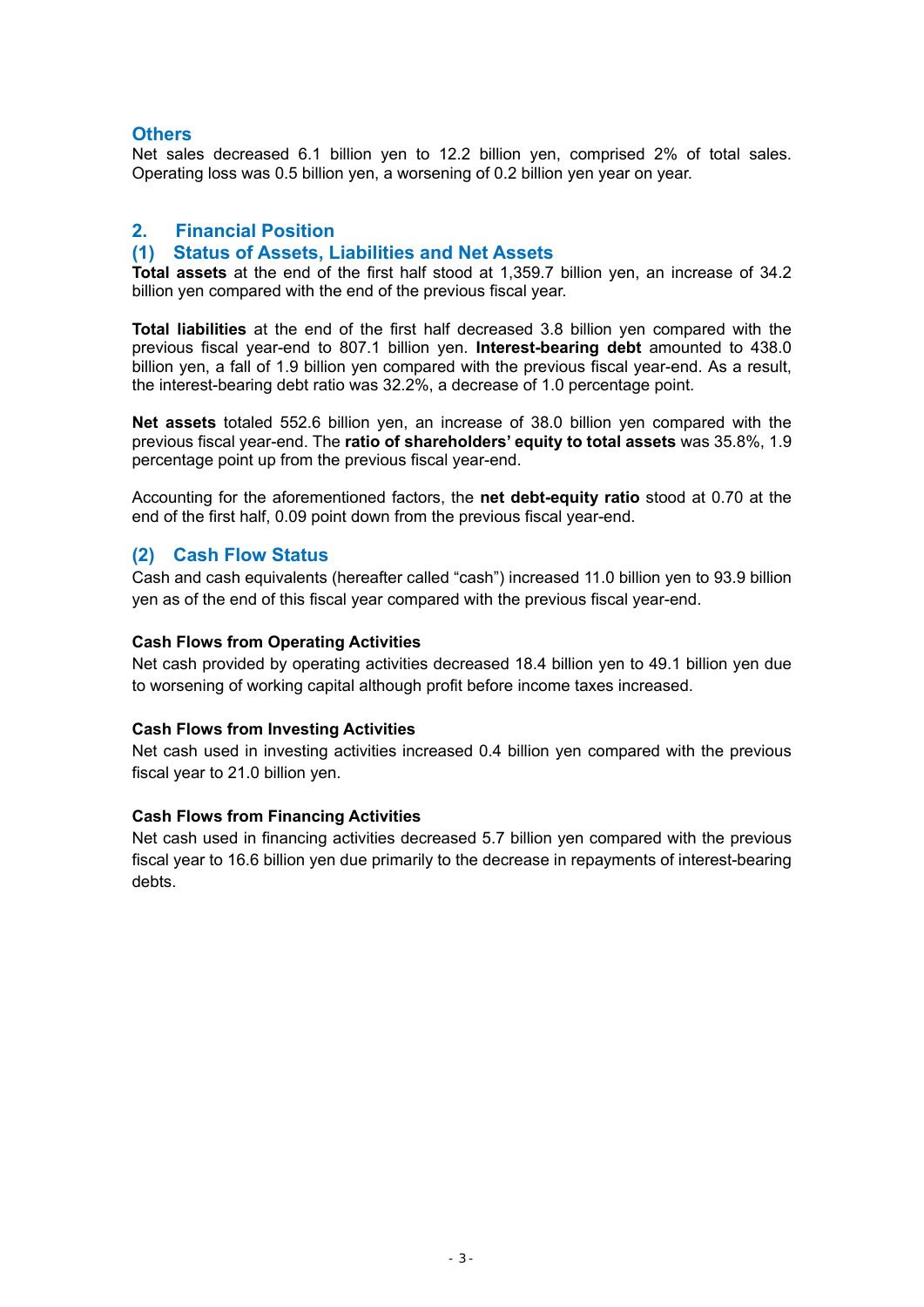# **3. Outlook for Fiscal 2017 (Year Ending March 31, 2018)**

In the announcement under the title of *Revision of Consolidated Financial Forecasts for FY2017 and Cash Dividend* on November 1, 2017, the Group revised financial forecasts and cash dividend projection for FY2017 as follows.

# **(1) Revision of Financial Forecasts for Fiscal 2017**

### **(Overview)**

Revised financial forecasts are based on the following assumptions:

a) Exchange rate for the full year is 111 yen/US\$ (Oct – Mar: 110 yen/US\$)

b) Average price of domestic naphtha is 39,900 yen /kl (Oct – Mar: 42,000 yen/kl)

Concerning the Group's financial performance in the first half, operating income, ordinary income and profit attributable to owners of parent are expected to be higher than previously announced.

|                                                              |                  |                                   |                                  |                                                                              | (Billions of Yen)                  |
|--------------------------------------------------------------|------------------|-----------------------------------|----------------------------------|------------------------------------------------------------------------------|------------------------------------|
|                                                              | <b>Net Sales</b> | <b>Operating</b><br><b>Income</b> | <b>Ordinary</b><br><b>Income</b> | <b>Profit</b><br><b>Attributable to</b><br><b>Owners of</b><br><b>Parent</b> | <b>Earnings per</b><br>Share (yen) |
| Previous forecast (A)                                        | 1,300.0          | 100.0                             | 100.0                            | 68.0                                                                         | 339.85                             |
| Revised forecast (B)                                         | 1,300.0          | 103.0                             | 105.0                            | 73.0                                                                         | 364.83                             |
| Difference (B-A)                                             | 0                | 3.0                               | 5.0                              | 5.0                                                                          |                                    |
| Ratio $(\% )$                                                |                  | 3.0                               | 5.0                              | 7.4                                                                          |                                    |
| (Reference)<br>FY2016 Actual (Apr 1,<br>2016 - Mar 31, 2017) | 1,212.3          | 102.1                             | 97.2                             | 64.8                                                                         | $\frac{1}{2}$ 324.05               |

※ The Group conducted 5-to-1 share consolidation on October 1, 2017. Earnings per share for FY2016 are calculated assuming 5-to-1 share consolidation was conducted in the beginning of the previous year. Without the consideration of the share consolidation, earnings per share are 64.81 yen.

# **(Revision by Business Segment)**

Outlook by FY2017 business segment is as follows.

|                      |                  |                    |                            |                                  |               |                   | (Billions of Yen) |  |
|----------------------|------------------|--------------------|----------------------------|----------------------------------|---------------|-------------------|-------------------|--|
|                      | <b>Net Sales</b> |                    |                            |                                  |               |                   |                   |  |
|                      | <b>Mobility</b>  | <b>Health Care</b> | Food &<br><b>Packaging</b> | <b>Basic</b><br><b>Materials</b> | <b>Others</b> | <b>Adjustment</b> | <b>Total</b>      |  |
| Previous<br>forecast | 314.0            | 141.0              | 195.0                      | 621.0                            | 29.0          |                   | 1,300.0           |  |
| Revised<br>forecast  | 314.0            | 143.0              | 195.0                      | 621.0                            | 27.0          |                   | 1,300.0           |  |
| Difference           | 0.0              | 2.0                | 0.0                        | 0.0                              | (2.0)         |                   | 0.0               |  |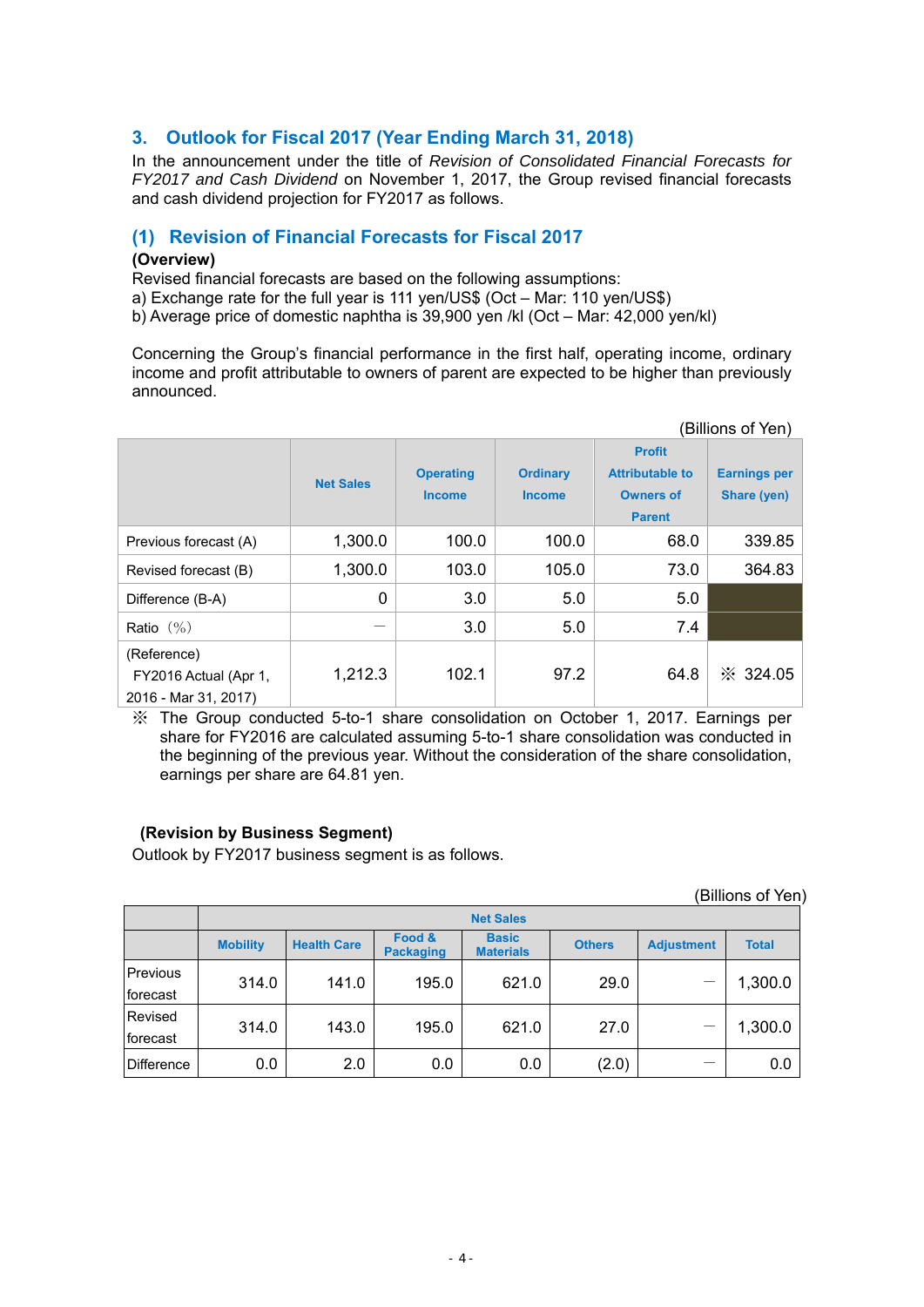(Billions of Yen)

 $\mathbb{R}^3$  (yen)

|                      | <b>Operating Income (Loss)</b> |                    |                            |                                  |               |                   |              |
|----------------------|--------------------------------|--------------------|----------------------------|----------------------------------|---------------|-------------------|--------------|
|                      | <b>Mobility</b>                | <b>Health Care</b> | Food &<br><b>Packaging</b> | <b>Basic</b><br><b>Materials</b> | <b>Others</b> | <b>Adjustment</b> | <b>Total</b> |
| Previous<br>forecast | 43.0                           | 13.0               | 21.0                       | 31.0                             | (1.0)         | (7.0)             | 100.0        |
| Revised<br>forecast  | 43.0                           | 13.0               | 22.0                       | 33.0                             | (1.0)         | (7.0)             | 103.0        |
| <b>Difference</b>    | 0.0                            | 0.0                | 1.0                        | 2.0                              | 0.0           | 0.0               | 3.0          |

# **(2) Cash Dividend Forecasts for Fiscal 2017**

The Group initially announced an interim dividend of 8 yen per share for FY2017. However, as the Group's first half performance exceeded expectations, considering the recent business conditions, dividends of 9 yen per share will be paid, an increase of 1 yen per share over that previously announced.

The year-end dividend will be the same amount as previously announced.

FY2017 outlook is calculated based on the number of shares after the 5-to-1 share consolidation, which was conducted on October 1, 2017. Without the consideration of the share consolidation, FY2017's year-end dividend is expected to be 8 yen per share, and the annual dividend is expected to be 17 yen per share. FY2016's year-end dividend is comprised by a 7 yen regular dividend and a 2 yen memorial dividend.

|                          |                   |                |         |                    | Yen                               |
|--------------------------|-------------------|----------------|---------|--------------------|-----------------------------------|
|                          |                   |                |         |                    |                                   |
|                          | 1 <sup>st</sup> Q | <b>Interim</b> | $3rd$ Q | <b>End of Term</b> | <b>Annual</b><br><b>Dividends</b> |
| Previous forecast        |                   | 8.0            |         | 40.0               |                                   |
| Revised forecast         |                   | 9.0            |         | 40.0               |                                   |
| (Reference) FY2016Actual |                   | 5.0            |         | 9.0                | 14.0                              |